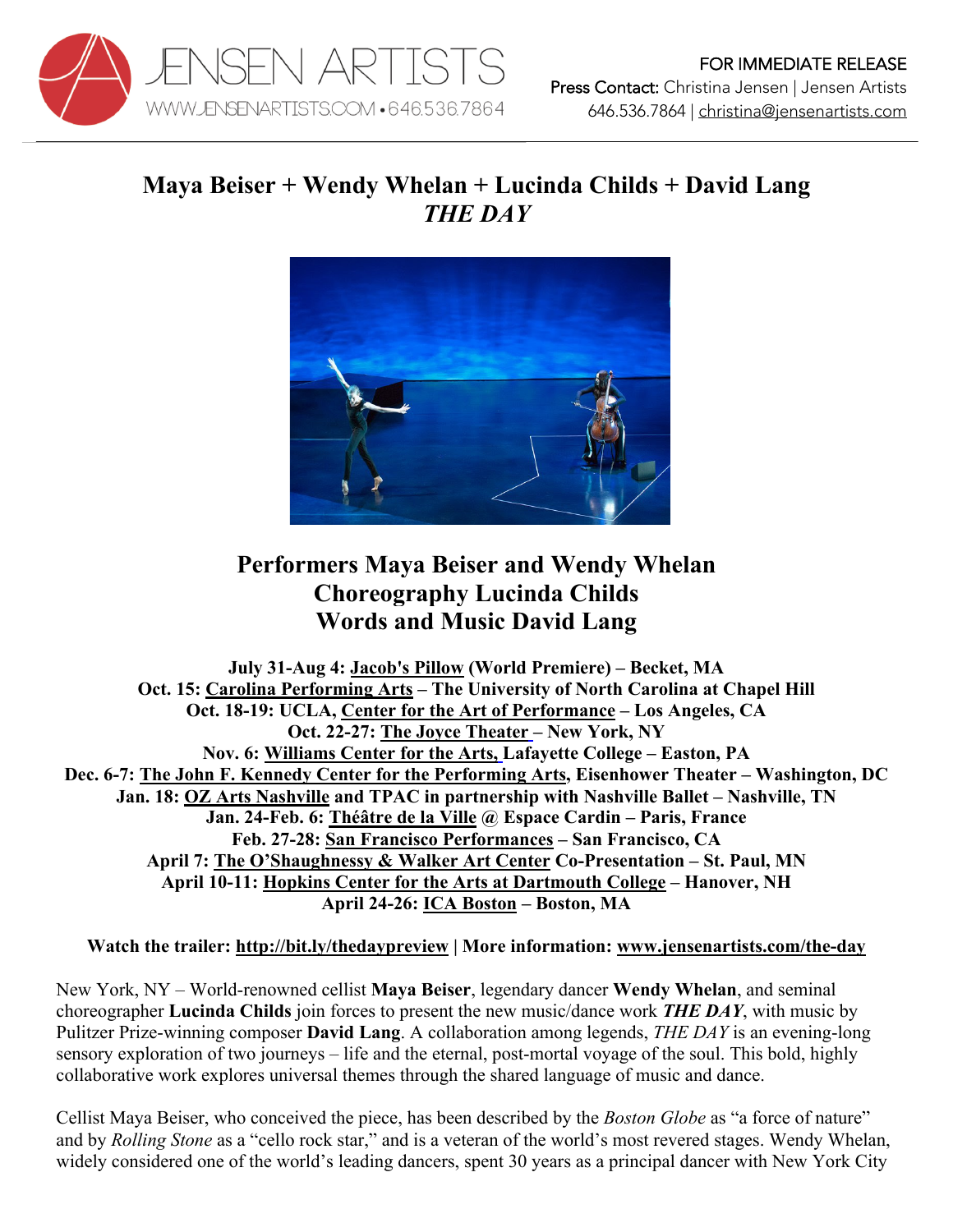Ballet and originated numerous roles in new works by the world's most esteemed choreographers. The two will be onstage all evening, embodying the iconic choreography of Lucinda Childs (a Commandeur in France's Ordre des Arts et des Lettres and 2018 inductee in Hall of Fame at the National Museum of Dance) to the original music of Pulitzer Prize-winner David Lang.

Maya says, "*THE DAY* is a response to two solo cello works written for me by the composer David Lang – *the day* and *world to come*. During the time I recorded these two pieces for an album, I kept seeing images of a woman, a dancer, emerging from the notes of the cello – embodying the voices, recounting these stories, inhabiting these memories, possessing those lives."

*THE DAY* was co-commissioned by **Jacob's Pillow** (world premiere, July 31-August 4); **Théâtre de la Ville**, Paris; **Carolina Performing Arts at The University of North Carolina** at Chapel Hill; **The Joyce Theater**; and **Center for the Art of Performance at UCLA**, all of which will present performances in 2019-2020. This season, *THE DAY* will also be presented by the **Kennedy Center**,**San Francisco Performances**, **Williams Center for the Arts**, **OZ Arts Nashville** and **TPAC** in partnership with **Nashville Ballet**, **The O'Shaughnessy** co-presented with the **Walker Art Center**, **The Hopkins Center for the Arts at Dartmouth College**, and the **ICA Boston**.

The production team for *THE DAY* includes scenic designer **Sara Brown**; sound designer **Dave Cook**; projection designer **Joshua Higgason**; lighting designer **Natasha Katz**; costume designer **Karen Young**; creative producer **Maya Beiser**; managing producer**Christina Jensen**; production manager **Emily McGillicuddy**; lighting supervisor **Alejandro Fajardo**; and projections supervisor **Jess Medenbach**.

## **About the Artists**

Describing renowned cellist, producer, and multifaceted artist **Maya Beiser**, *The New York Times* writes, "The adventurous Ms. Beiser has been called the 'cello goddess,' which is not hyperbole: She summons from her instrument an emotional power so stirring that even the most stoic audience members risk turning into sobbing sacks of flesh." Passionately forging her artistic path through uncharted territories, Maya Beiser has been captivating audiences worldwide, bringing a bold and unorthodox presence to contemporary classical music, experimenting with various musical styles, and defying conventional norms with her boundary-crossing performances.

Raised in the Galilee Mountains in Israel, by her Argentinean father and French mother, Maya spent her early life surrounded by the music and rituals of Jews, Muslims, and Christians, while studying classical cello repertoire. At the age of 12, she was discovered by the late violinist Isaac Stern who became her mentor throughout her early career. She is a featured performer on the world's most prestigious stages including Lincoln Center, Carnegie Hall, BAM, The Kennedy Center, BBC Proms, London's Southbank Centre, Royal Albert Hall and the Barbican, Sydney Opera House, Beijing Festival, Barcelona's L'auditori, Paris' Cité de la Musique, and Stockholm's Concert Hall. Maya's critically acclaimed multimedia productions *World To Come*, *Almost Human, Provenance, Elsewhere: A Cello Opera, All Vows* and *Spinning* have consistently been chosen for top critics' "Best Of The Year" lists. Among the wide range of artists she has collaborated with are Louis Andriessen, Brian Eno, Philip Glass, Tan Dun, Steve Reich, Shirin Neshat, Bill Morrison, Robert Woodruff, and Lucinda Childs.

Maya's vast discography includes eleven solo albums. Her recent albums *TranceClassical (2016)* and *Maya Beiser: Uncovered* (2014) topped the classical music charts. Her next album, *delugEON*, will be released in August 2019 on Maya's new Islandia Music Records imprint. She is the featured soloist on many film soundtracks, including an extensive collaboration with composer James Newton Howard for M. Night Shyamalan's *The Happening* and *After Earth*, Denzel Washington's *The Great Debaters*, Edward Zwick's *Blood Diamond* and Rupert Sanders' *Snow White and the Huntsman*.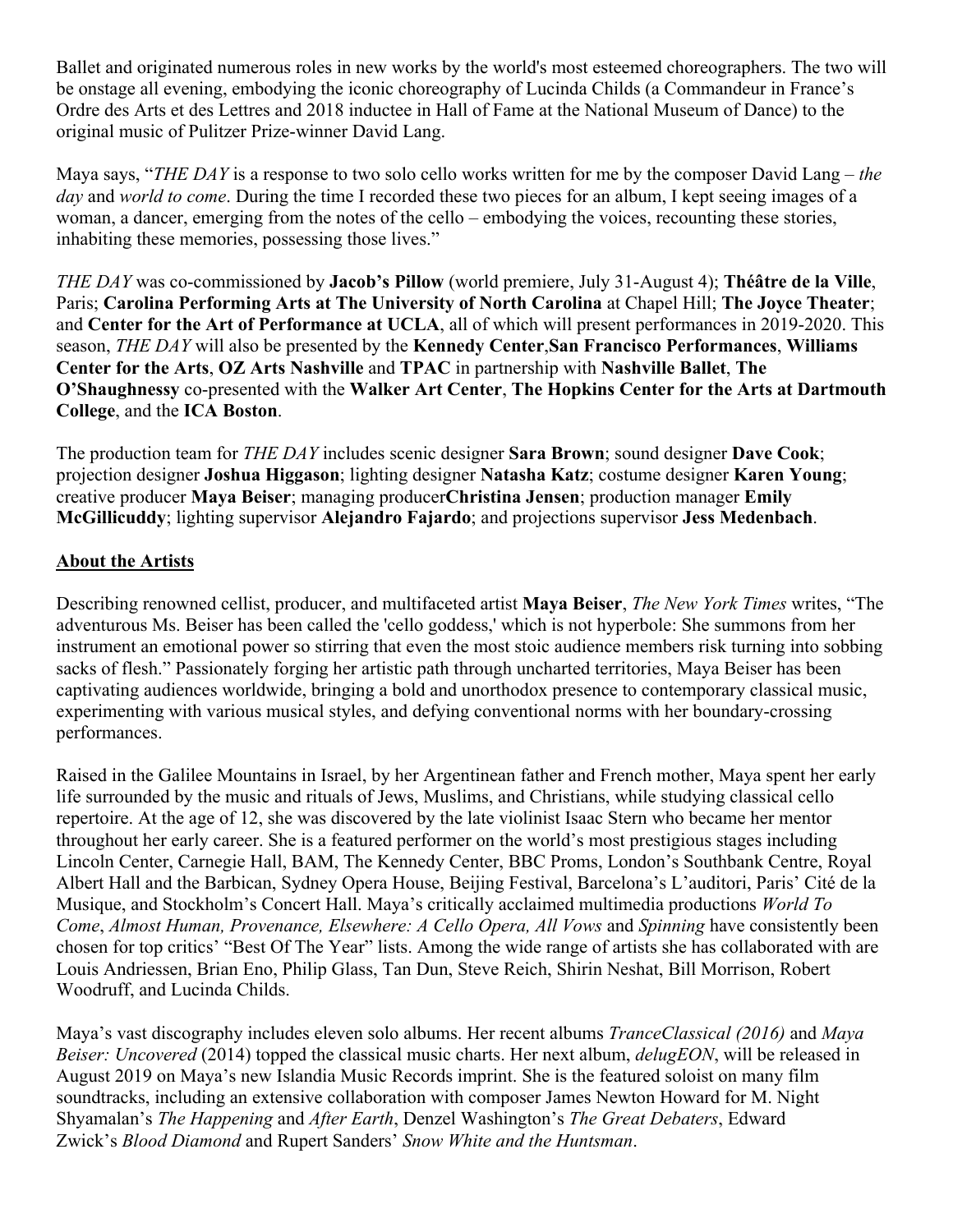Maya Beiser is a 2015 United States Artists (USA) Distinguished Fellow in Music; a 2017 Mellon Distinguished Visiting Artist at MIT Center for Art, Science & Technology; and she was recently a Presenting Artist at the inaugural CultureSummit, held in 2017 in Abu Dhabi. Invited to present at the prestigious TED main stage in Long Beach, CA, Maya's 2011 TED Talk has been watched by over one million people and translated to 32 languages. Maya is a graduate of Yale University and was a founding member of the Bang on a Can All-Stars. www.mayabeiser.com

**Wendy Whelan**, widely considered one of the world's leading dancers of her generation, began dance lessons at the age of three in her hometown of Louisville, Kentucky. Whelan began intense professional training at the Louisville Ballet Academy. She was accepted to the summer program of the School of American Ballet at age 14; a year later, she moved to New York to continue her studies as a full-time student. In 1984, she was named an apprentice with New York City Ballet and joined the corps de ballet a year later.

Wendy Whelan went on to spend 30 years at New York City Ballet, dancing virtually all the major Balanchine roles, and working closely with Jerome Robbins on many of his ballets and originating roles in ballets by such notable choreographers as William Forsythe, Twyla Tharp, Alexei Ratmansky, Christopher Wheeldon, Jorma Elo, Shen Wei, and Wayne MacGregor. She was promoted to soloist in 1989 and to principal dancer in 1991. Her most notable choreographic collaboration at NYCB was with Christopher Wheeldon, who created roles for Whelan in thirteen of his ballets, including *Polyphonia*, *Liturgy*, and *After the Rain*. At his own company, Morphoses/The Wheeldon Company, he again chose Whelan for several new works, and in 2007, she was nominated in London for both an Olivier Award and a Critics Circle Award for her performances.

Wendy Whelan has been a guest artist with The Royal Ballet and the Kirov Ballet and has performed all over the U.S., South America, Europe, and Asia. She received the *Dance Magazine* Award in 2007, and in 2009 was given a Doctorate of Arts, honoris causa, from Bellarmine University. In 2011, she received both The Jerome Robbins Award and a Bessie Award for her Sustained Achievement in Performance.

Since 2013, Wendy Whelan has been developing her own independent projects. Her inaugural project, *Restless Creature* with four dancer/choreographers — Kyle Abraham, Joshua Beamish, Brian Brooks, and Alejandro Cerrudo – was co-produced by The Joyce Theater Productions and premiered at Jacob's Pillow Dance Festival in 2013, later touring the U.S. She followed up with the development of two more projects in 2015, *Whelan/Watson Other Stories*, co-produced by the Royal Opera House in London and Hagoromo which was self-produced with American Opera Projects for the BAM Next Wave Festival. In 2016-2017, she premiered *Some of a Thousand Words* with Brian Brooks and Brooklyn Rider at the International Festival of Arts & Ideas, which was co-produced by The Joyce Theater Productions and toured throughout the U.S.

In February 2019, Wendy Whelan marked a return to New York City Ballet when she was appointed Associate Artistic Director of the Company.

A documentary, entitled *Restless Creature: Wendy Whelan*, was released in movie theaters across the country beginning in summer 2017 and is now available on iTunes and Amazon. The film recently won the Chita Rivera Award for Best Dance Documentary. www.wendywhelan.org

**Lucinda Childs** began her career at the Judson Dance Theater In New York in 1963. Since forming her dance company ten years later, she has created over fifty works, both solo and ensemble. In 1976 she was featured in the landmark avant-garde opera *Einstein on the Beach* by Philip Glass and Robert Wilson, for which she won an Obie Award. She subsequently appeared in a number of Wilson's productions, including *I Was Sitting on My Patio This Guy Appeared I Thought I Was Hallucinating*, *Quartett*, by Heiner Muller, Wilson and Glass's opera *White Raven*, Wilson's video project *Video 50*, and *Maladie de la Mort* by Marguerite Duras (opposite Michel Piccoli). Most recently, she appeared in Wilson's production of Arvo Part's *Adam's Passion* and also recorded spoken text and collaborated on the choreography for *Letter to a Man*, which was based on Nijinsky's diaries and performed by Mikhail Baryshnikov.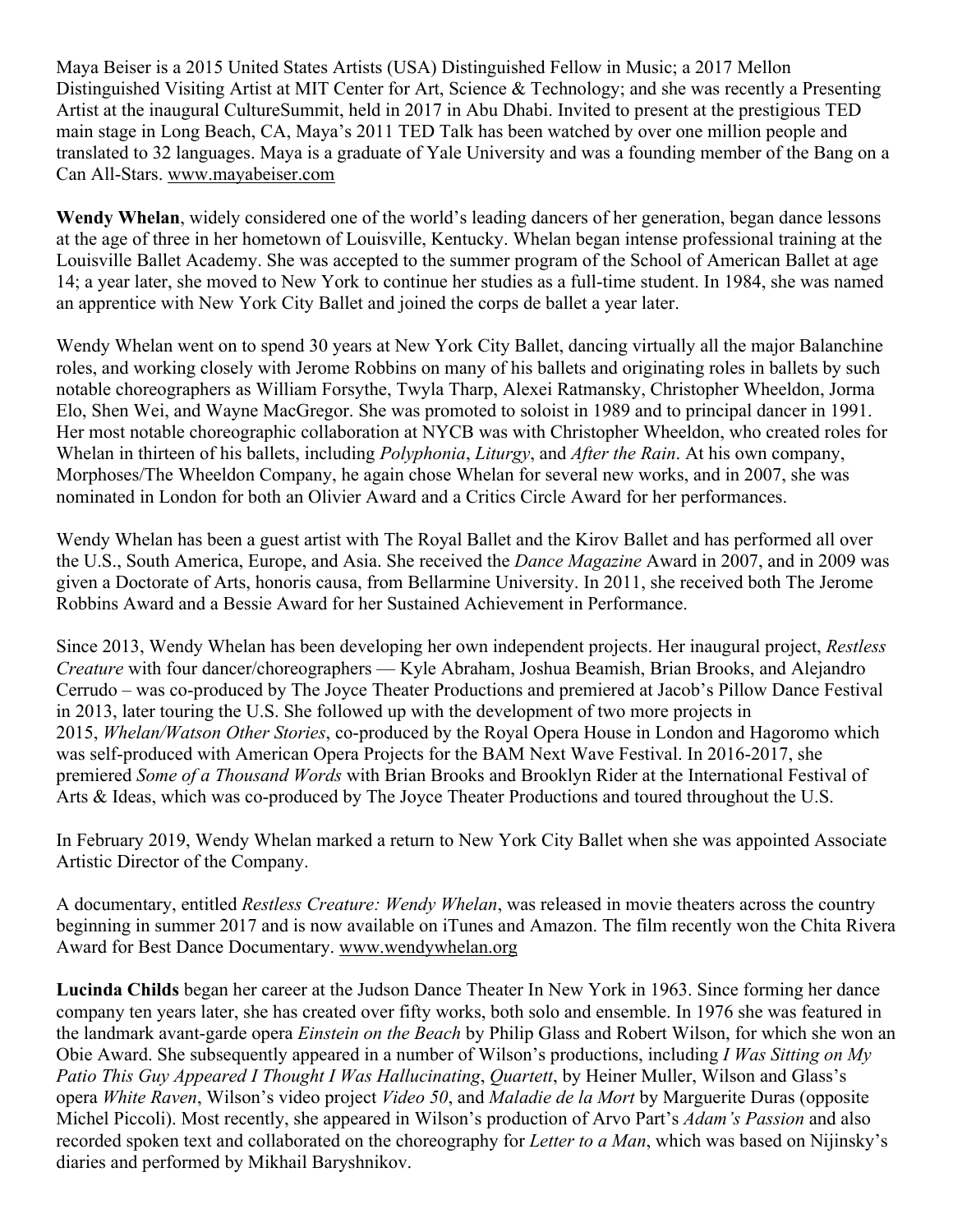In 1979 Childs choreographed one of her most enduring works, *Dance*, with music by Philip Glass and film décor by Sol LeWitt, which continues to tour internationally and has been added to the repertory of the Lyon Opera Ballet, for which she has choreographed Beethoven's *Grande Fugue*. In 2015 she revived *Available Light*, created in 1983 with music by John Adams and a split-level set by Frank Gehry. It was presented at the Festival d'Automne in Paris and the Manchester International Festival. In 2016, in an exhibit titled "Nothing Personal," her choreographic scores were shown at the Thaddeus Ropac Gallery in collaboration with the Centre Nationale de la Danse, to which she has donated her archive.

Since 1981 Childs has choreographed over thirty works for major ballet companies, including the Paris Opera Ballet and Les Ballet de Monte Carlo. She has also directed and choreographed a number of contemporary and eighteenth-century operas, including Gluck's *Orfeo ed Euridice* for the Los Angeles Opera, Mozart's *Zaide* for La Monnaie in Brussels, Stravinsky's *Le Rossignol* and *Oedipe*, Vivaldi's *Farnace*, Handel's *Alessandro*, and John Adams's *Dr. Atomic* for the Opera du Rhin. Her production of Jean Baptiste Lully's *Atys* premiered at Oper Kiel in 2014 and her production of Jean-Marie Leclaire's*Scylla and Glaucus* premiered there in 2017.

Childs is the recipient of numerous awards. She holds the rank of Commandeur in France's Ordre des Arts et des Lettres and in 2017 she received the Golden Lion award from the Venice Biennale and the Samuel H. Scripps American Dance Festival award for lifetime achievement. In 2018, Childs was inducted into the Hall of Fame at the National Museum of Dance. www.lucindachilds.com

**David Lang** is one of the most highly esteemed and performed American composers writing today. *The New Yorker* wrote: "With his winning of the Pulitzer Prize for *the little match girl passion* (one of the most original and moving scores of recent years), Lang, once a postminimalist enfant terrible, has solidified his standing as an American master." His works have been performed around the world in most of the great concert halls.

Lang's *simple song #3*, written as part of his score for Paolo Sorrentino's acclaimed film *YOUTH*, received many awards nominations in 2016, including the Academy Award and Golden Globe. Recent works include his opera *prisoner of the state*, which premiered in June 2019 with the New York Philharmonic; his opera *the loser*, which opened the 2016 Next Wave Festival at the Brooklyn Academy of Music and received a West Coast premiere in April 2019 with LA Opera; *the public domain* for 1000 singers, which premiered at Lincoln Center's 2016 Mostly Mozart Festival; his chamber opera *anatomy theater* premiered at the Prototype Festival in New York and then at LA Opera; the concerto *man made* for the ensemble So Percussion and a consortium of orchestras, including the BBC Symphony and the Los Angeles Philharmonic; *mountain*, commissioned by the Cincinnati Symphony, *death speaks*, a song cycle based on Schubert, but performed by rock musicians, including Bryce Dessner from The National and Shara Worden from My Brightest Diamond; *the whisper opera*, for the International Contemporary Ensemble and soprano Tony Arnold; and *love fail*, an evening-length work for the early music vocal ensemble Anonymous 4.

Lang is a Professor of Music Composition at the Yale School of Music and is Artist in Residence at the Institute for Advanced Study in Princeton. He is co-founder and co-artistic director of New York's legendary music collective Bang on a Can. His music is published by Red Poppy Music (ASCAP) and is distributed worldwide by G. Schirmer, Inc. www.davidlangmusic.com

*THE DAY was conceived by Maya Beiser.*

THE DAY was made possible by the New England Foundation for the Arts' National Dance Project, with lead *funding from the Doris Duke Charitable Foundation and The Andrew W. Mellon Foundation.*

*THE DAY was co-commissioned by Théâtre de la Ville, Paris; Carolina Performing Arts at The University of North Carolina at Chapel Hill; Jacob's Pillow (world premiere at Festival 2019); The Joyce Theater; and Center for the Art of Performance at UCLA.THE DAY was supported, in part, by the Inaugural Artist*